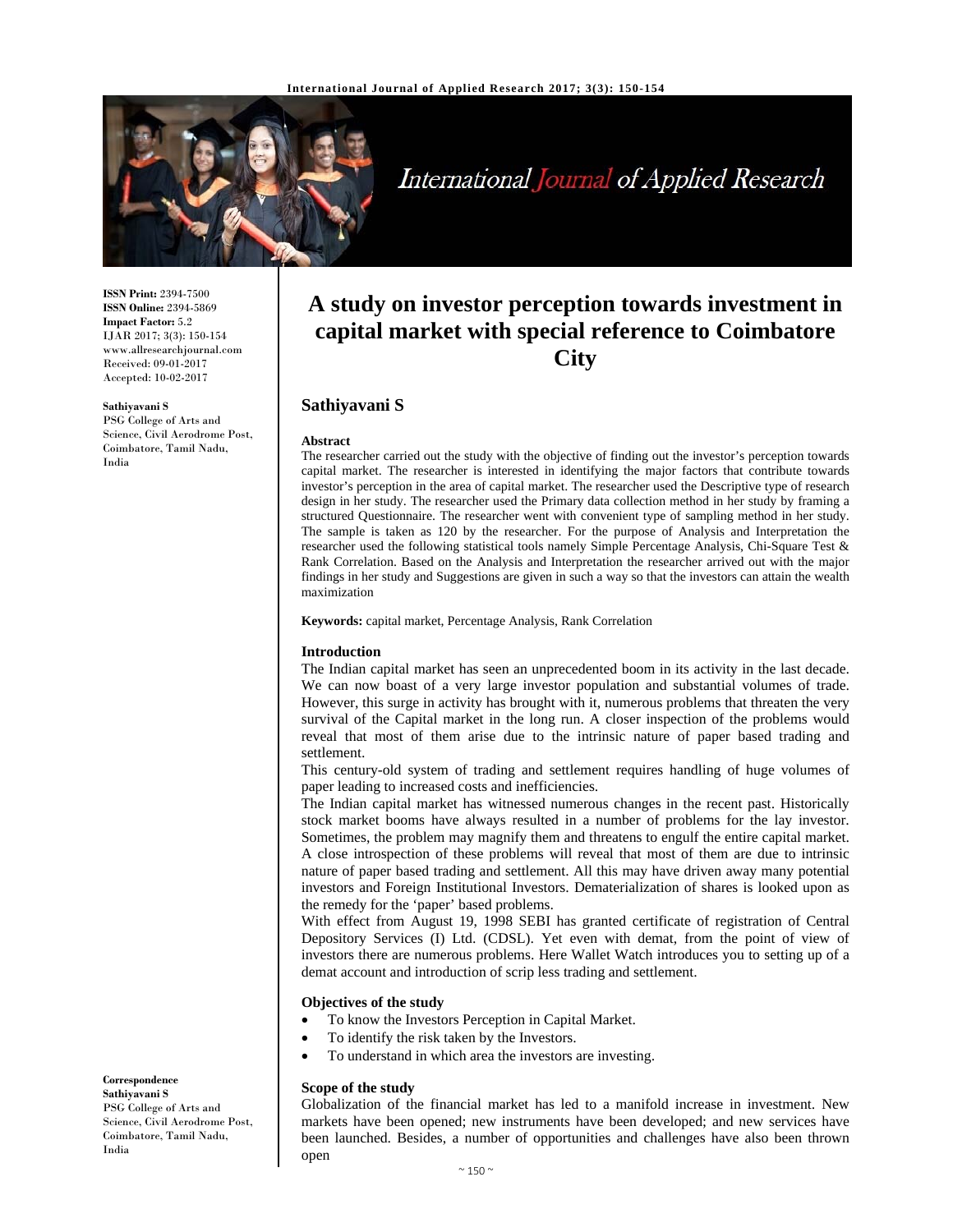#### **Research Methodology Research**

The study of research method provides you with the knowledge and skills you need to solve the problem and meet the challenges of the fast- based decision. Marketing environment we define Business Research as a systematic inquiry whose objective is to provide information to solve managerial problem.

It seeks to find explanation to unexplored phenomena to clarify the doubtful facts and to correct the misconceived facts.

### **Type of research**

Descriptive study is a fact- finding investigation with adequate interpretation. It is the simplest type of research. It is more specific than an explanatory study, as it has focus on particular aspect of the problem studied. It is designed to get her descriptive information and provide information for formulating more sophisticated studies. Data are collected by using one or more appropriate method, observation and mail questionnaire.

### **Data Collection**

The data was collected from both primary and secondary sources. The primary data was collected through Questionnaire using convenient sampling technique.

### **Primary Data**

The questionnaire was used to collect the data from the respondents. In few cases to collect data from the respondents who possess only Schooling and others have filled in the questionnaire. These data collected were used for analysis after proper scrutiny.

#### **Secondary Data**

The primary data are supplemented by spate of secondary data. The researcher referred several magazines, journals, periodicals about Capital market and obtained the necessary secondary data. Secondary data analysis saves time that would otherwise be spent collecting data and, particularly in the case of quantitative data, provides larger and higherquality databases that would be unfeasible for any individual researcher to collect on their own.

#### **Analytical framework**

The collected data was carefully coded and transited to SPSS Package. With this the tabulation was made in scientific and systematic way. further, the collected data was classified, tabulated and analyzed using simple statistical tools like Percentage Analysis and Chi Square Test.

**Chapter-IV:** Level of Awareness about the Capital Market

| <b>Level of Awareness</b>           | Number of<br><b>Respondents</b> | Percentage |
|-------------------------------------|---------------------------------|------------|
| <b>Trading System</b>               | 23                              | 23%        |
| <b>Listing of Companies</b>         | 25                              | 25%        |
| <b>Equity Market</b>                | 22                              | 22%        |
| <b>Operation of Stock</b><br>Market | 30                              | 30%        |
| Total                               | 100                             | 100%       |

Source: Primary Data

#### **Interpretation**

The above table shows that 30% of the respondents level of awareness about the capital market is operation of stock market, whereas 25% of the respondents stated listing of companies, 23% of the respondents opined trading system and the remaining 22% of the respondents indicated equity market as their source of Awareness about the Capital Market.

 From the analysis, it is concluded that majority of the respondents belong to the age between 21 and 40 years.

**Level of Awareness about the Capital Market** 



#### **Percentage of Earnings on Savings**

| Percentage   | <b>Number of Respondents</b> | Percentage |
|--------------|------------------------------|------------|
| 0 to 10%     |                              | 40%        |
| 10\% to 20\% | 39                           | 39%        |
| Above 20%    |                              | 21%        |
| Total        | ഥവ                           | 100%       |

Source: Primary Data

# **Interpretation**

The above table shows that 40% of the respondents get 0 to 10% on their earnings on savings, 39% of the respondents percentage is between 10 and 20% of earnings on their savings and the remaining 21% of the respondents earnings on savings is above 20%.

From the analysis, it is concluded that majority of the respondents belong to the age between 21 and 40 years.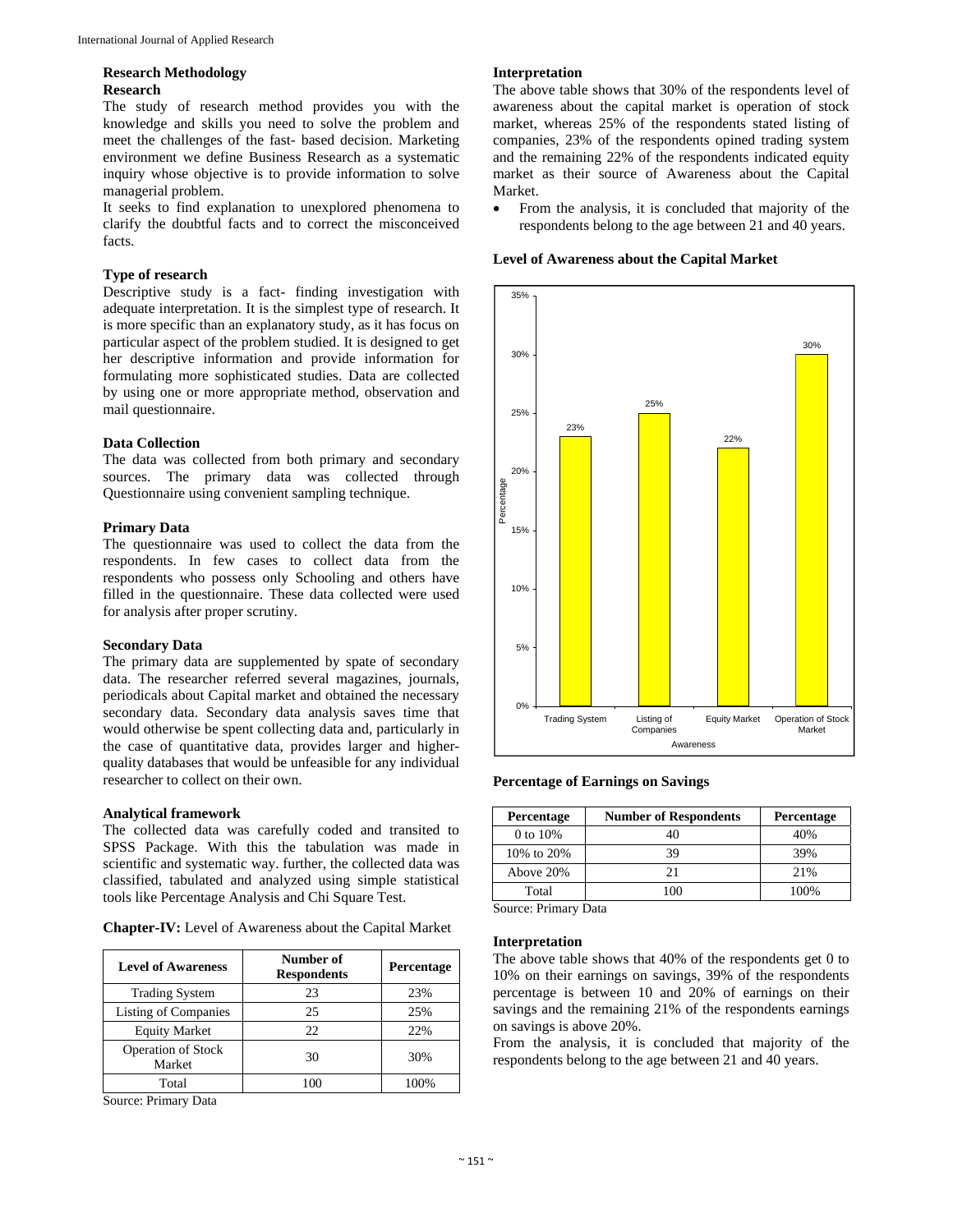#### **Percentage of Earnings on Savings**



# **Most Important parameter considered while investing**

| <b>Parameter</b>     | <b>Number of Respondents</b> | Percentage |
|----------------------|------------------------------|------------|
| Return               |                              | 49%        |
| Lower Risk Factor    |                              | 12%        |
| <b>Credit Rating</b> |                              | 27%        |
| Inflation            |                              | 12%        |
| Total                |                              | 00%        |

**Source:** Primary Data

#### **Interpretation**

The above table reveals that less than half (49%) of the respondents stated return as the most important parameter considered while investing 27% of the respondents opined credit rating, 12% of the respondents indicated lower risk factor and the remaining 12% of the respondents expressed inflation as the most important parameter considered while investing.

From the analysis, it is concluded that majority of the respondents belong to the age between 21 and 40 years.

#### **Most Important parameter considered while investing**



#### **Chapter-V Findings, Suggestions and Conclusion Introduction**

The Indian capital market has seen an unprecedented boom in its activity in the last decade. We can now boast of a very large investor population and substantial volumes of trade. However, this surge in activity has brought with it, numerous problems that threaten the very survival of the Capital market in the long run. A closer inspection of the problems would reveal that most of them arise due to the intrinsic nature of paper based trading and settlement.

With effect from August 19, 1998 SEBI has granted certificate of registration of Central Depository Services (I) Ltd. (CDSL). Yet even with demat, from the point of view of investors there are numerous problems. Here Wallet Watch introduces you to setting up of a demat account and introduction of scrip less trading and settlement.

Technological enablement and rapid growth of Indian capital market since the new economic policy has given more importance to investors. Investor behavior also tend to move into savings to investment, short-term trading of capital market instruments.

Technically, it is possible to buy even single shares in dematerialized securities regime and also to buy small lots of 50 to 100 shares so as to keep the investment amount low. Equity shares are primarily volatile instruments. Equity share is an appropriate investment avenue for an investor who is not risk averse. Such an investor is prepared to take risks in order to generate higher returns. Returns from equity shares at aggregated levels have been historically higher then other avenues over the long term. However, individual investors should gain, or lose depending on the companies' shares they invest in. An investor needs to be aware of the companies and their performances. Hence the researcher conducted a study to findout the investors awareness and perception towards the market volatility.

The objectives of the study

- To know the Investors Perception in Capital Market.
- To identify the risk taken by the Investors.
- To understand in which area the investors are investing.

Globalization of the financial market has led to a manifold increase in investment. New markets have been opened; new instruments have been developed; and new services have been launched. Besides, a number of opportunities and challenges have also been thrown open

The study of research method provides you with the knowledge and skills you need to solve the problem and meet the challenges of the fast- based decision. Marketing environment we define Business Research as a systematic inquiry whose objective is to provide information to solve managerial problem.

It seeks to find explanation to unexplored phenomena to clarify the doubtful facts and to correct the misconceived facts.

Descriptive study is a fact- finding investigation with adequate interpretation. It is the simplest type of research. It is more specific than an explanatory study, as it has focus on particular aspect of the problem studied. It is designed to get her descriptive information and provide information for formulating more sophisticated studies. Data are collected by using one or more appropriate method, observation and mail questionnaire.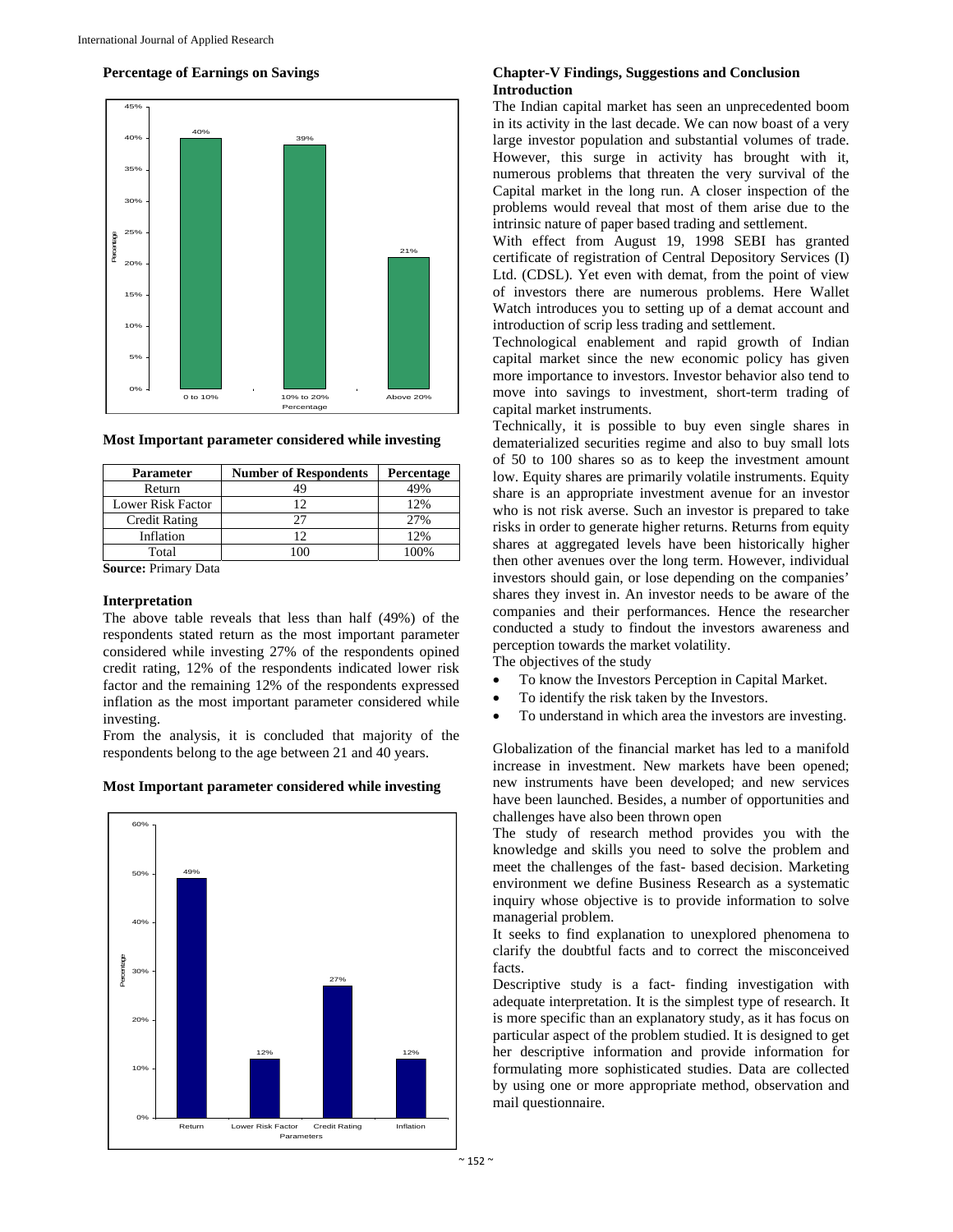The data was collected from both primary and secondary sources. The primary data was collected through Questionnaire using convenient sampling technique.

The questionnaire was used to collect the data from the respondents. In few cases to collect data from the respondents who possess only Schooling and others have filled in the questionnaire. These data collected were used for analysis after proper scrutiny.

The researcher referred several magazines, journals, periodicals about Capital Market and obtained the necessary secondary data.

The collected data was carefully coded and transited to SPSS Package. With this the tabulation was made in scientific and systematic way. further, the collected data was classified, tabulated and analyzed using simple statistical tools like Percentage Analysis and Chi Square Test.

In a research various percentages are to be used for analysis. The data observed will be converted into percentage for easy understanding. Simple percentage analysis refers to a special kind of ratio. With the help of absolute figures it will be difficult to interpret any meaning from the collected data, but when percentages are find out then it becomes easy to find the relative difference between two or more attributes.

$$
Percentage = \frac{No. of Respondents}{Total Number of Respondents} \times 100
$$

Chi-Square

Chi-Square Test is an important test among the several test of significance. Chi-Square symbolically written as  $\chi^2$ (pronounced as Ki Square) is a statistical measure used in the context of sampling analysis for comparing a variance to a theoretical variance.

Chi square test enables to explain whether or not two attributes are associated. Chi- square is calculated as follows,

$$
\chi^2 = \sum \frac{\left(O_{ij} - E_{ij}\right)^2}{E_{ij}}
$$

 $Oij$  = observed frequency of the cell in the i<sup>th</sup> row and j<sup>th</sup> column.

 $Eij$  = expected frequency of the cell in the i<sup>th</sup> row and j<sup>th</sup> column.

As a non-parametric test it can be used to determine a categorical data. It is used to make comparison between theoretical population and actual data.

Degree of freedom plays an important part in using the chisquare distribution and tests are based on it. The degree of freedom is worked out as follows

 $d.f = (c-1) (r-1)$ 

Where 'c' means number of columns and 'r' means number of rows.

# **Findings**

- Most (66%) of the respondents are male
- Less than half (42%) of the respondents belong to the age between 21 and 40 years,
- 32% of the respondents are professionals, 19% of the respondents are businessmen
- 37% of the respondents are Graduates
- Majority (76%) of the respondents are married
- Less than half (47%) of the respondents have 1 to 3 members in their family
- 36% of the respondents monthly income is less than Rs.15000
- 38% of the respondents have invested for a period of more than 5 years
- Maximum (37%) of the respondents exceptionally investing in the capital market
- More than half (55%) of the respondents nature of investment is in Hedging
- 30% of the respondents primary objectives of investment is to get tax benefits
- Majority (74%) of the respondents opined that they are aware about the capital market
- Maximum (36%) of the respondents were influenced to take decision for investing is through institutions
- Majority (90%) of the respondents are trading through online
- Less than half (49%) of the respondents stated return as the most important parameter considered while investing
- More than half (51%) of the respondents have identified shares as their most familiar security
- Less than half (42%) of the respondents stated income and growth as their category and goal for best investment
- 30% of the respondents level of awareness about the capital market is operation of stock market
- 40% of the respondents annual investment is less than Rs.5000
- Nearly half (47%) of the respondents have already invested in share market
- Less than half (40%) of the respondents stated that they accept both profitable and risky investment
- Maximum (32%) of the respondents prefer to trade in equity
- Nearly half (48%) of the respondents are fully satisfied with the current performance of the equity market in terms of expected returns
- 40% of the respondents get 0 to 10% on their earnings on savings
- 23% of the respondents plant to invest in share market in future
- 30% each of the respondents mentioned time horizon as less than 1 year and more than 5 years towards future investment
- Majority (90%) of the respondents felt they have realized the benefits of investing in share market
- Most (69%) of the respondents did not got the source of awareness to invest in share market
- 34% of the respondents gold as the best investment option to achieve returns
- 32% of the respondents considered safety factors motivated them to invest in the Capital Market
- 22% of the respondents got advise from their friends to enter into Capital Market
- 34% of the respondents considered the organic growth as the factor that induced them to invest in a particular stock
- Most (68%) of the respondents rated on preference towards no risk / safe investment as their risk appetite

## **Verification of hypotheses**

 The hypothesis reveals that "Gender of the Respondents and Factors Motivating to invest in Capital Market"